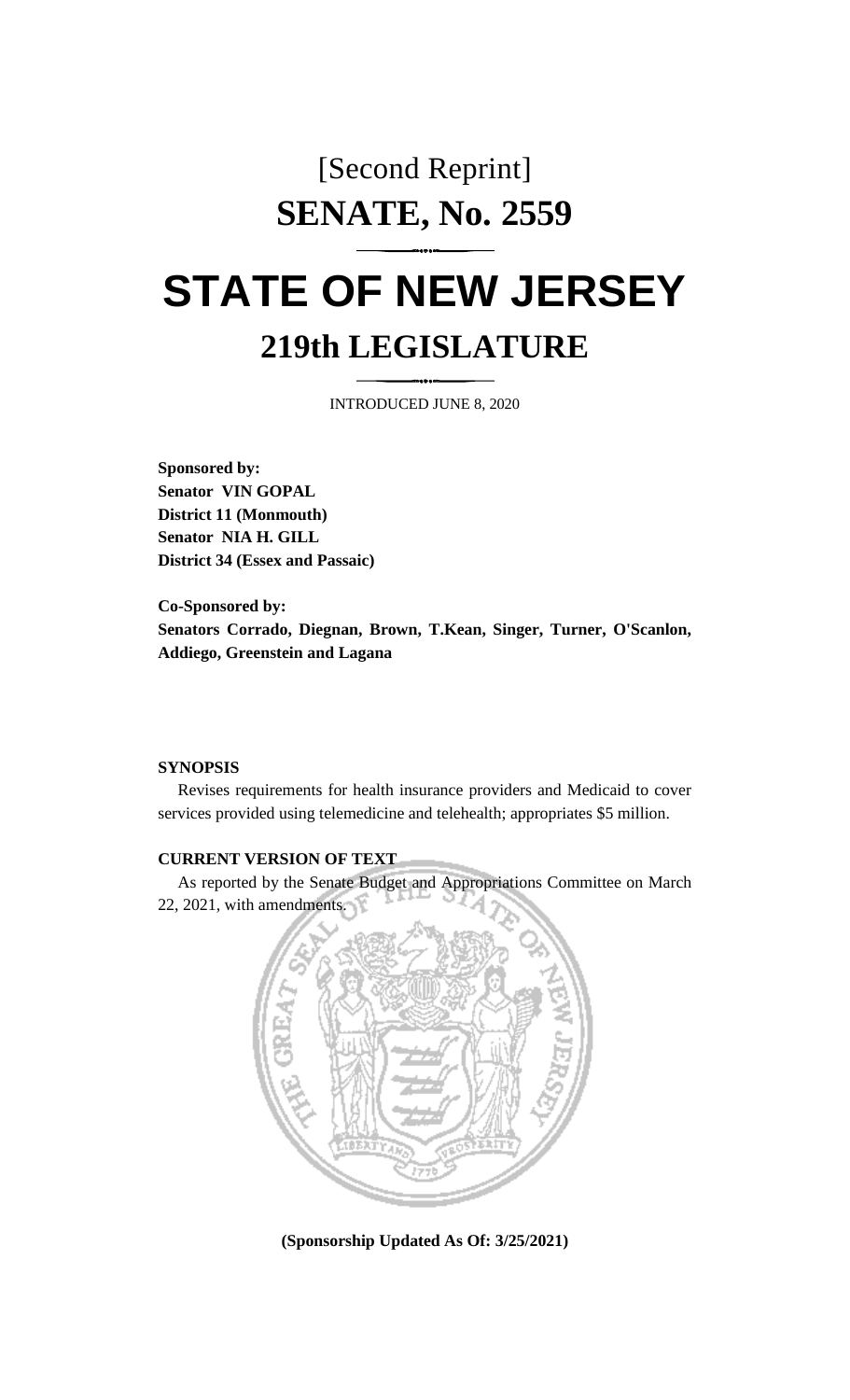**AN ACT** concerning telemedicine and telehealth **<sup>1</sup> [**and**]** , **1** amending 2 P.L.2017, c.117<sup> $1$ </sup>, and making an appropriation<sup>1</sup>. **BE IT ENACTED** *by the Senate and General Assembly of the State of New Jersey:* 1. Section 8 of P.L.2017, c.117 (C.26:2S-29) is amended to read as follows: 8. a. A carrier that offers a health benefits plan in this State 10 shall provide coverage and payment for  ${}^{2}$  $[$ <sup>1</sup> $\frac{1}{\text{all forms of}}]$ <sup>2</sup> physical 11 and behavioral<sup>1</sup> health care services delivered to a covered person through telemedicine or telehealth, on the same basis as, and at a provider reimbursement rate that **[**does not exceed**]** equals the provider reimbursement rate that is applicable, when the services are delivered through in-person contact and consultation in New 16 Jersey<sup>2</sup>, provided the services are otherwise covered under the plan when delivered through in-person contact and consultation in New **Jersey<sup>2</sup>** . Reimbursement payments under this section may be provided either to the individual practitioner who delivered the reimbursable services, or to the agency, facility, or organization that employs the individual practitioner who delivered the reimbursable 22 services, as appropriate <sup>2</sup>; provided that, if a telemedicine or telehealth organization does not provide a given service on an in- person basis in New Jersey, the telemedicine or telehealth 25 organization shall not be subject to this requirement<sup>2</sup>. b. A carrier may limit coverage to services that are delivered by health care providers in the health benefits plan's network, but may not charge any deductible, copayment, or coinsurance for a health care service, delivered through telemedicine or telehealth, in an amount that exceeds the deductible, copayment, or coinsurance 31 amount that is applicable to an in-person consultation. In no case shall a carrier: (1) impose any restrictions on the location or setting of the distant site used by a health care provider to provide services using 35 telemedicine and telehealth <sup>1</sup> or on the location or setting of the originating site where the patient is located when receiving services using telemedicine and telehealth**<sup>1</sup>** ; **1 [**or**] 1** (2) restrict the ability of a provider to use any electronic or 39 technological platform <sup>2</sup>, including interactive, real-time, two-way audio in combination with asynchronous store-and-forward technology without video capabilities,**]** that the federal Centers for Medicare and Medicaid Services has authorized for use in 43 connection with the federal Medicare program<sup>2</sup> to provide services using telemedicine or telehealth **<sup>2</sup>** , provided**<sup>2</sup>** that **<sup>2</sup> [**:

**EXPLANATION – Matter enclosed in bold-faced brackets [thus] in the above bill is not enacted and is intended to be omitted in the law.**

**Matter underlined thus is new matter. Matter enclosed in superscript numerals has been adopted as follows: Senate SHH committee amendments adopted January 14, 2021. Senate SBA committee amendments adopted March 22, 2021.**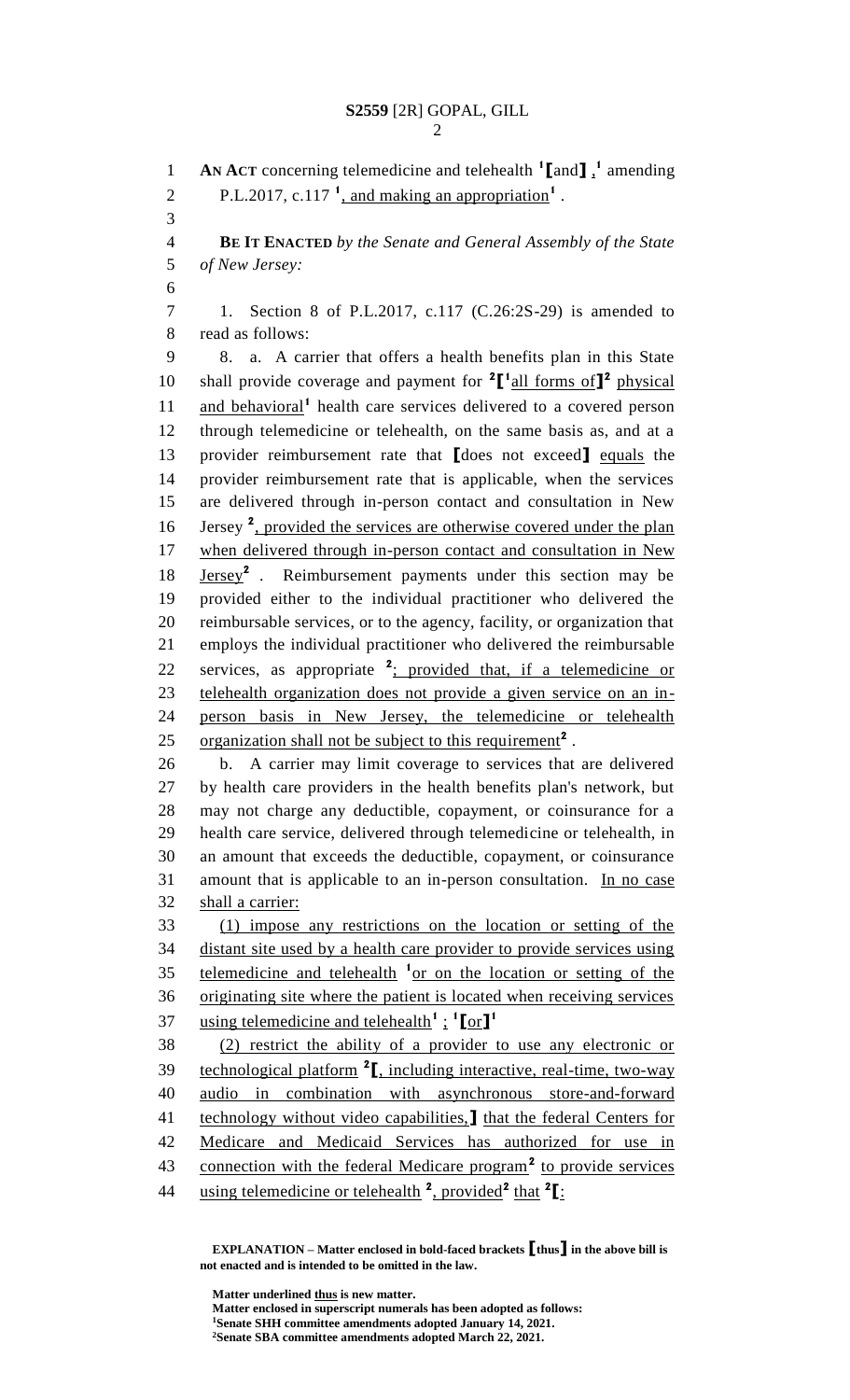1 (a) the platform<sup>2</sup> allows the provider to meet the same standard of care as would be provided if the services were provided in person  $^2$  **[**; and (b) is compliant with the requirements of the federal health 5 privacy rule set forth at 45 CFR Parts 160 and <sup>2</sup> <sup>1</sup>; or (3) deny coverage for or refuse to provide reimbursement for routine patient monitoring performed using telemedicine and telehealth, including remote monitoring of a patient's vital signs and routine check-ins with the patient to monitor the patient's status 10 and condition, if coverage and reimbursement would be provided if those services are provided in person. **1** c. Nothing in this section shall be construed to: (1) prohibit a carrier from providing coverage for only those services that are medically necessary, subject to the terms and conditions of the covered person's health benefits plan; or (2) allow a carrier to require a covered person to use telemedicine or telehealth in lieu of receiving an in-person service 18 from an in-network provider <sup>2</sup><u>or allow a carrier to impose more</u> 19 stringent utilization management requirements on the provision of services using telemedicine and telehealth than apply when those 21 services are provided in person<sup>2</sup>. d. The Commissioner of Banking and Insurance shall adopt rules and regulations, pursuant to the "Administrative Procedure Act," P.L.1968, c.410 (C.52:14B-1 et seq.), to implement the provisions of this section. e. As used in this section: "Asynchronous store-and-forward" means the same as that term is defined by section 1 of P.L.2017, c.117 (C.45:1-61). "Carrier" means the same as that term is defined by section 2 of P.L.1997, c.192 (C.26:2S-2). "Covered person" means the same as that term is defined by section 2 of P.L.1997, c.192 (C.26:2S-2). "Distant site" means the same as that term is defined by section 1 of P.L.2017, c.117 (C.45:1-61). "Health benefits plan" means the same as that term is defined by section 2 of P.L.1997, c.192 (C.26:2S-2). <sup>1</sup> "Originating site" means the same as that term is defined by section 1 of P.L.2017, c.117 (C.45:1-61).**<sup>1</sup>** "Telehealth" means the same as that term is defined by section 1 of P.L.2017, c.117 (C.45:1-61). "Telemedicine" means the same as that term is defined by section 1 of P.L.2017, c.117 (C.45:1-61). <sup>2</sup> Telemedicine or telehealth organization" means the same as that term is defined by section 1 of P.L.2017, c.117 (C.45:1-61).**<sup>2</sup>** (cf: P.L.2017, c.117, s.8) 2. Section 7 of P.L.2017, c.117 (C.30:4D-6k) is amended to read as follows: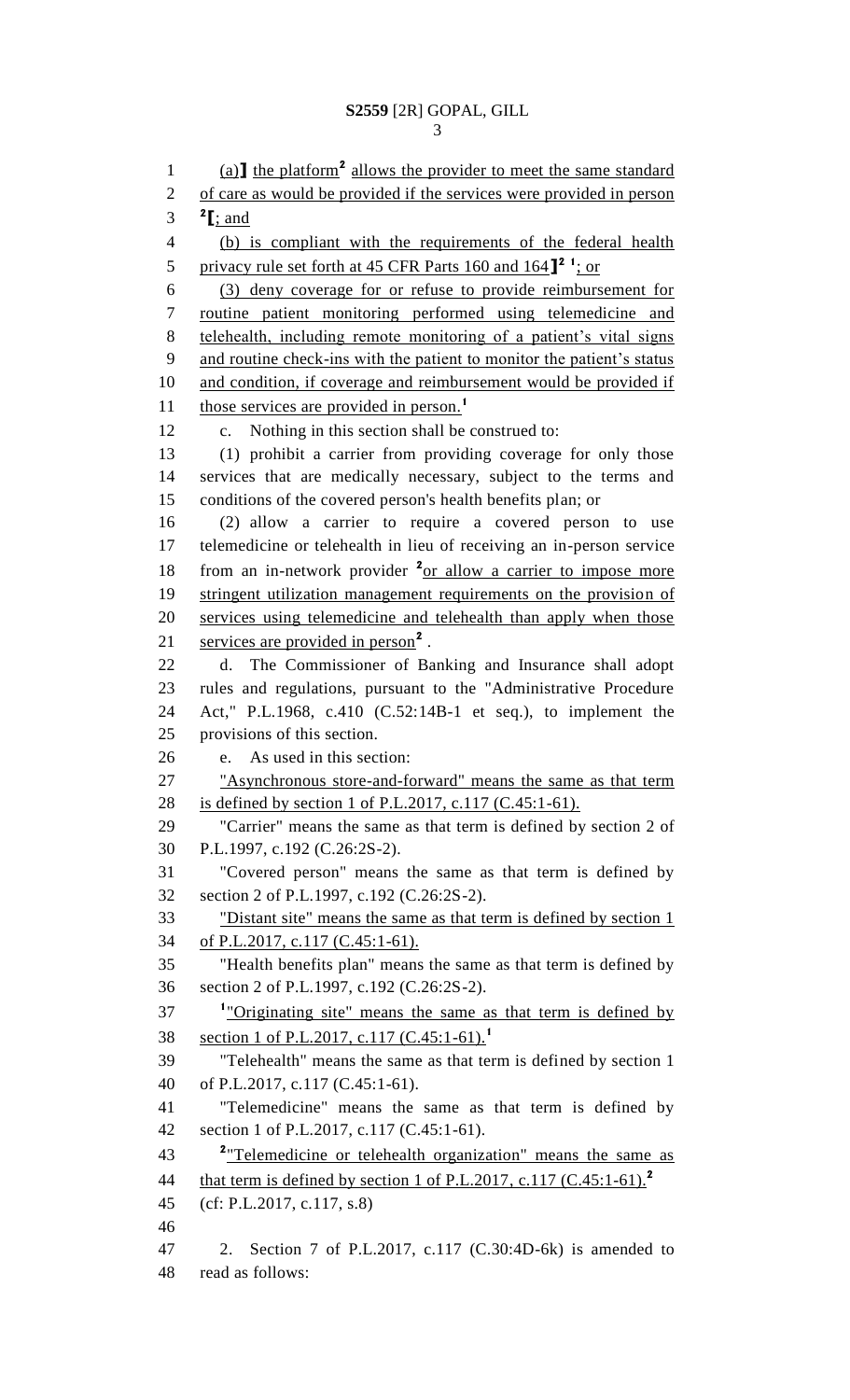7. a. The State Medicaid and NJ FamilyCare programs shall 2 provide coverage and payment for  $^2$ [ $^1$ all forms of]<sup>2</sup> physical and 3 behavioral<sup>1</sup> health care services delivered to a benefits recipient through telemedicine or telehealth, on the same basis as, and at a provider reimbursement rate that **[**does not exceed**]** equals the provider reimbursement rate that is applicable, when the services are delivered through in-person contact and consultation in New Jersey 8 Jersey <sup>2</sup>, provided the services are otherwise covered when delivered through in-person contact and consultation in New Jersey**<sup>2</sup>** . Reimbursement payments under this section may be provided either to the individual practitioner who delivered the reimbursable services, or to the agency, facility, or organization that employs the individual practitioner who delivered the reimbursable services, as 14 appropriate <sup>2</sup>; provided that, if a telemedicine or telehealth organization does not provide a given service on an in-person basis 16 in New Jersey, the telemedicine or telehealth organization shall not 17 be subject to this requirement<sup>2</sup>. b. The State Medicaid and NJ FamilyCare programs may limit coverage to services that are delivered by participating health care providers, but may not charge any deductible, copayment, or coinsurance for a health care service, delivered through telemedicine or telehealth, in an amount that exceeds the deductible, copayment, or coinsurance amount that is applicable to an in-person consultation. In no case shall the State Medicaid and NJ 25 FamilyCare programs: (1) impose any restrictions on the location or setting of the distant site used by a health care provider to provide services using 28 telemedicine and telehealth <sup>1</sup> or on the location or setting of the originating site where the patient is located when receiving services using telemedicine and telehealth**<sup>1</sup>**; **1 [**or**] 1** (2) restrict the ability of a provider to use any electronic or technological platform **<sup>2</sup> [**, including interactive, real-time, two-way audio in combination with asynchronous store-and-forward technology without video capabilities,**]** that the federal Centers for Medicare and Medicaid Services has authorized for use in 36 connection with the federal Medicare program<sup>2</sup> to provide services **using telemedicine or telehealth** <sup>2</sup>, provided<sup>2</sup> that <sup>2</sup>[:  $(38 \quad \text{(a)}$  I the platform<sup>2</sup> allows the provider to meet the same standard of care as would be provided if the services were provided in person  $\textbf{2}$  [; and (b) is compliant with the requirements of the federal health privacy rule set forth at 45 CFR Parts 160 and 164**] 2 1** ; or (3) deny coverage for or refuse to provide reimbursement for routine patient monitoring performed using telemedicine and telehealth, including remote monitoring of a patient's vital signs

46 and routine check-ins with the patient to monitor the patient's status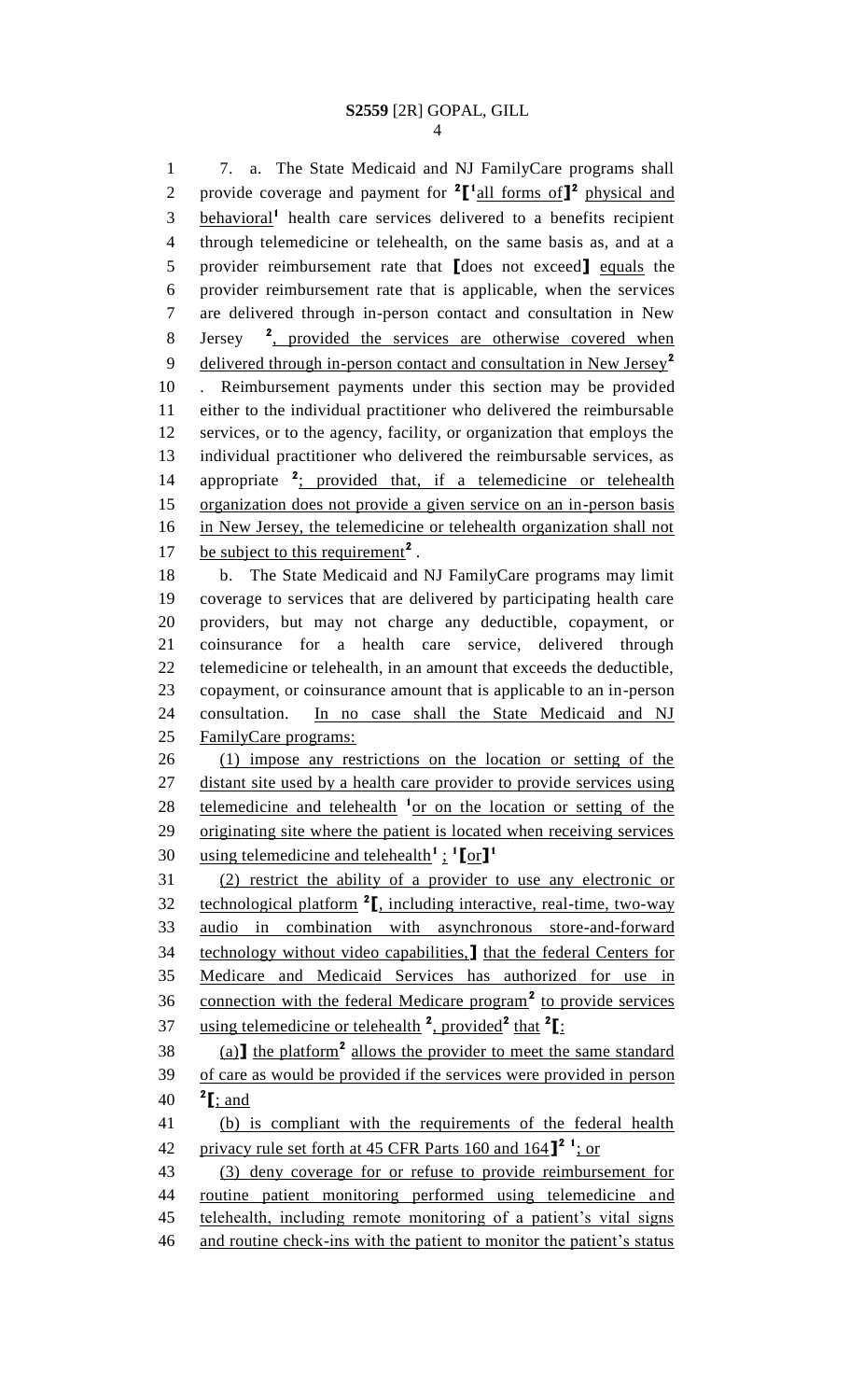```
5
```
1 and condition, if coverage and reimbursement would be provided if 2 those services are provided in person<sup>1</sup>. c. Nothing in this section shall be construed to: (1) prohibit the State Medicaid or NJ FamilyCare programs from providing coverage for only those services that are medically necessary, subject to the terms and conditions of the recipient's benefits plan; or (2) allow the State Medicaid or NJ FamilyCare programs to require a benefits recipient to use telemedicine or telehealth in lieu of obtaining an in-person service from a participating health care 11 provider <sup>2</sup><sub>or allow the State Medicaid or NJ FamilyCare programs</sub> to impose more stringent utilization management requirements on 13 the provision of services using telemedicine and telehealth than 14 apply when those services are provided in person<sup>2</sup>. d. The Commissioner of Human Services, in consultation with the Commissioner of Children and Families, shall apply for such State plan amendments or waivers as may be necessary to implement the provisions of this section and to secure federal financial participation for State expenditures under the federal Medicaid program and Children's Health Insurance Program. e. As used in this section: "Asynchronous store-and-forward" means the same as that term is defined by section 1 of P.L.2017, c.117 (C.45:1-61). "Benefits recipient" or "recipient" means a person who is eligible for, and who is receiving, hospital or medical benefits under the State Medicaid program established pursuant to P.L.1968, c.413 (C.30:4D-1 et seq.), or under the NJ FamilyCare program established pursuant to P.L.2005, c.156 (C.30:4J-8 et al.), as appropriate. "Distant site" means the same as that term is defined by section 1 of P.L.2017, c.117 (C.45:1-61). <sup>1</sup> "Originating site" means the same as that term is defined by section 1 of P.L.2017, c.117 (C.45:1-61).**<sup>1</sup>** "Participating health care provider" means a licensed or certified health care provider who is registered to provide health care services to benefits recipients under the State Medicaid or NJ FamilyCare programs, as appropriate. "Telehealth" means the same as that term is defined by section 1 of P.L.2017, c.117 (C.45:1-61). "Telemedicine" means the same as that term is defined by section 1 of P.L.2017, c.117 (C.45:1-61). "Telemedicine or telehealth organization" means the same as that term is defined by section 1 of P.L.2017, c.117 (C.45:1-61).**<sup>2</sup>** (cf: P.L.2017, c.117, s.7) 3. Section 2 of P.L.2017, c.117 (C.45:1-62) is amended to read as follows: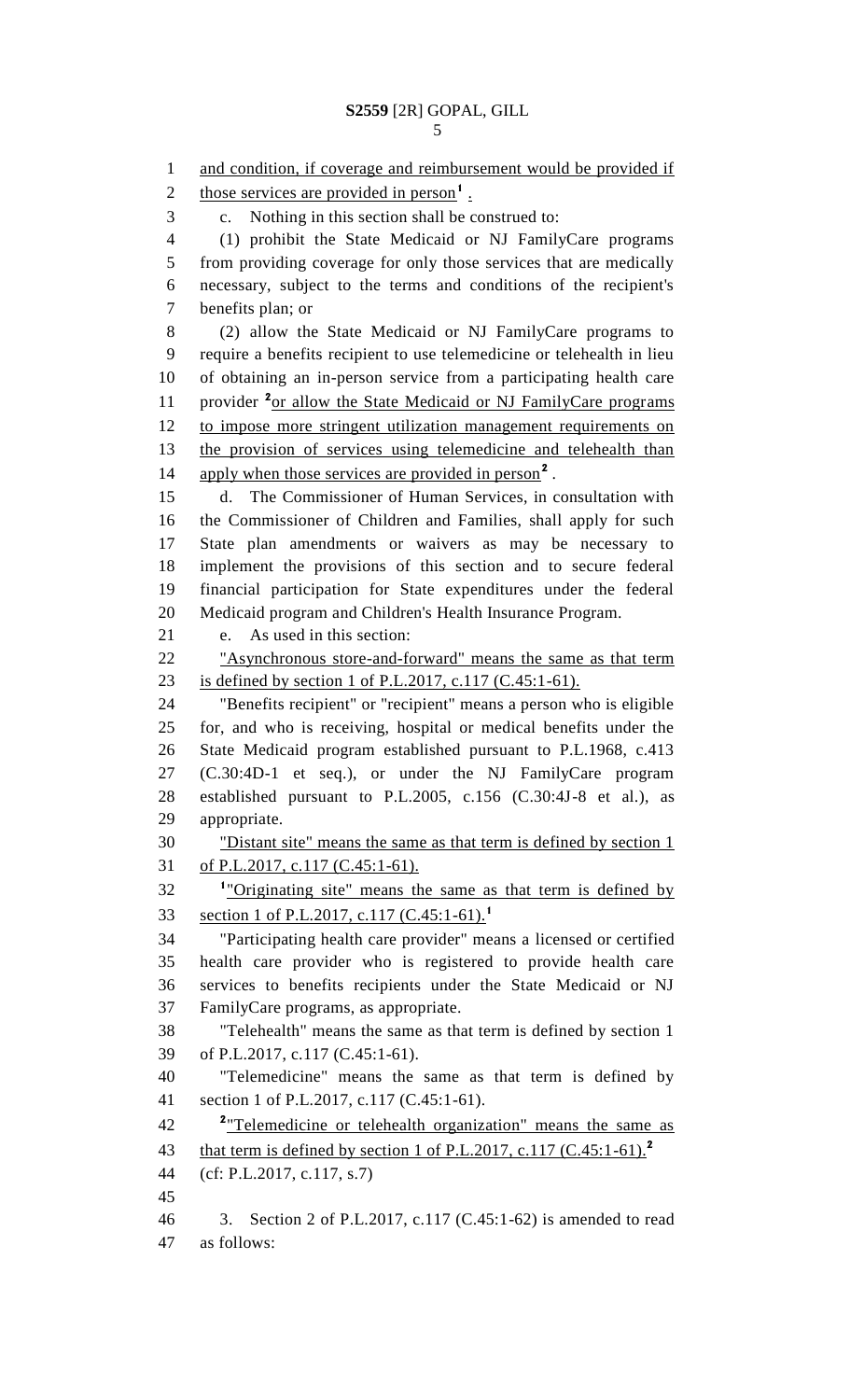2. a. Unless specifically prohibited or limited by federal or State law, a health care provider who establishes a proper provider- patient relationship with a patient may remotely provide health care services to a patient through the use of telemedicine **<sup>1</sup> [**, regardless of whether the health care provider is located in New Jersey at the 6 ime the remote health care services are provided  $\mathbf{I}^1$ . A health care provider may also engage in telehealth as may be necessary to support and facilitate the provision of health care services to patients.

 b. Any health care provider who uses telemedicine or engages in telehealth while providing health care services to a patient, shall: (1) be validly licensed, certified, or registered, pursuant to Title 45 of the Revised Statutes, to provide such services in the State of New Jersey; (2) remain subject to regulation by the appropriate New Jersey State licensing board or other New Jersey State professional regulatory entity; (3) act in compliance with existing requirements regarding the maintenance of liability insurance; and (4) remain subject to New Jersey jurisdiction if either the patient or the provider is located in New Jersey at the time services are provided.

20 c. (1) Telemedicine services  $\textbf{1}$  [shall]  $\text{max}$ <sup>1</sup> be provided using 21 interactive, real-time, two-way communication technologies <sup>1</sup>or, subject to the requirements of paragraph (2) of this paragraph, 23 asynchronous store-and-forward technology<sup>1</sup>.

 (2) A health care provider engaging in telemedicine or telehealth may use asynchronous store-and-forward technology **<sup>1</sup> [**to allow for the electronic transmission of images, diagnostics, data, and medical information; except that the health care provider may use interactive, real-time, two-way audio in combination with asynchronous store-and-forward technology, without video 30 capabilities, to provide services<sup>1</sup> <sup>2</sup> with or without the use of 31 interactive, real-time, two-way audio<sup>2</sup> if, after accessing and reviewing the patient's medical records, the provider determines that the provider is able to meet the same standard of care as if the health care services were being provided in person  $\frac{1 \text{ and } 2 \text{ informs}^2}{ }$  35 the patient <sup>2</sup> [concurs, in writing, in the provider's assessment that the provider will be able to meet in-person standard of care requirements when using asynchronous store-and forward 38 **Lechnology<sup>1</sup> ]** of this determination at the outset of the telemedicine or telehealth encounter.**<sup>2</sup>** 

 (3) The identity, professional credentials, and contact information of a health care provider providing telemedicine or 42 telehealth services shall be made available to the patient <sup>2</sup> at the time the patient schedules services to be provided using telemedicine or 44 telehealth, except that, if the identity of the provider is not known at 45 the time the services are scheduled, this information shall be made 46 available to the patient<sup>2</sup> during and after the provision of services  $2 \cdot$ and, at the time the services are scheduled, the patient shall be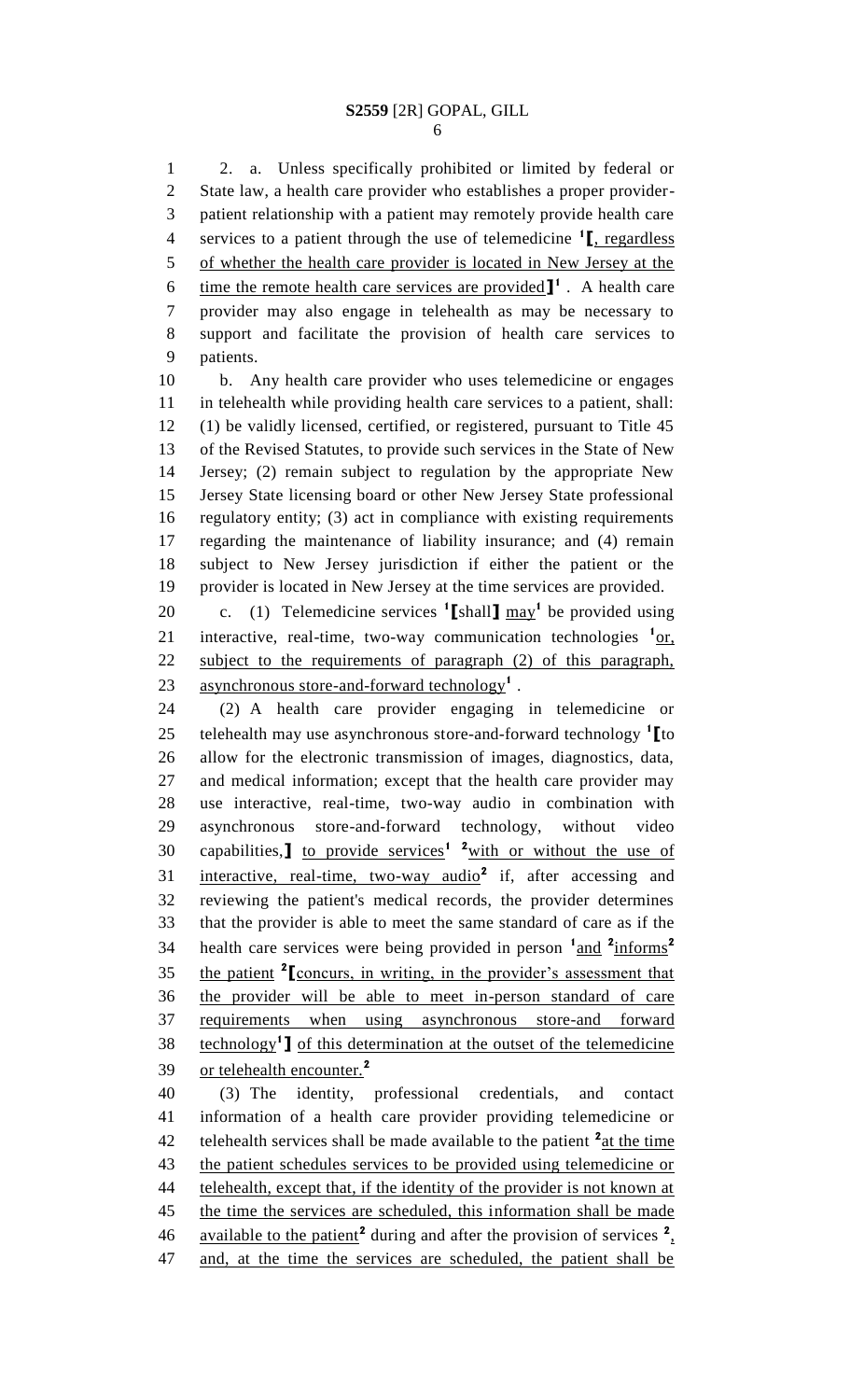1 advised that the health care provider who provides services may not 2 be a physician<sup>2</sup>. The contact information shall enable the patient to contact the health care provider, or a substitute health care provider authorized to act on behalf of the provider who provided services, 5 for at least 72 hours following the provision of services. <sup>1</sup>If the health care provider is not a physician, **<sup>2</sup> [**the health care provider shall request from the patient, prior to the start of the telemedicine or telehealth encounter, an affirmative written acknowledgement that the patient understands the provider is not a physician and would still like to proceed with the encounter**]** and the patient 11 requests that the services be provided by a physician, the health care provider shall assist the patient with scheduling a telemedicine or telehealth encounter with a physician**<sup>2</sup>** . **1** 

 (4) A health care provider engaging in telemedicine or telehealth shall review the medical history and any medical records provided by the patient. For an initial encounter with the patient, the provider shall review the patient's medical history and medical records prior to initiating contact with the patient, as required pursuant to paragraph (3) of subsection a. of section 3 of P.L.2017, c.117 (C.45:1-63). In the case of a subsequent telemedicine or telehealth encounter conducted pursuant to an ongoing provider- patient relationship, the provider may review the information prior to initiating contact with the patient or contemporaneously with the telemedicine or telehealth encounter.

 (5) Following the provision of services using telemedicine or telehealth, the patient's medical information shall be **<sup>2</sup> [**made available to the patient upon the patient's request, and, with the patient's affirmative consent,**]** entered into the patient's electronic 29 health record and, if so requested to by the patient<sup>2</sup> forwarded 30 directly to the patient's primary care provider  ${}^{2}$ [or]  ${}_{1}^{2}$  health care provider of record **<sup>2</sup> [**, or, upon request by the patient, to**]** or any**<sup>2</sup>** 32 other health care providers <sup>2</sup> as may be specified by the patient<sup>2</sup>. For patients without a primary care provider or other health care provider of record, the health care provider engaging in telemedicine or telehealth may advise the patient to contact a primary care provider, and, upon request by the patient, <sup>2</sup>shall<sup>2</sup> assist the patient with locating a primary care provider or other in- person medical assistance that, to the extent possible, is located within reasonable proximity to the patient. The health care provider engaging in telemedicine or telehealth shall also refer the patient to appropriate follow up care where necessary, including making appropriate referrals for **<sup>2</sup>** in-person care or**<sup>2</sup>** emergency or complimentary care, if needed. Consent may be oral, written, or digital in nature, provided that the chosen method of consent is deemed appropriate under the standard of care.

 d. (1) Any health care provider providing health care services using telemedicine or telehealth shall be subject to the same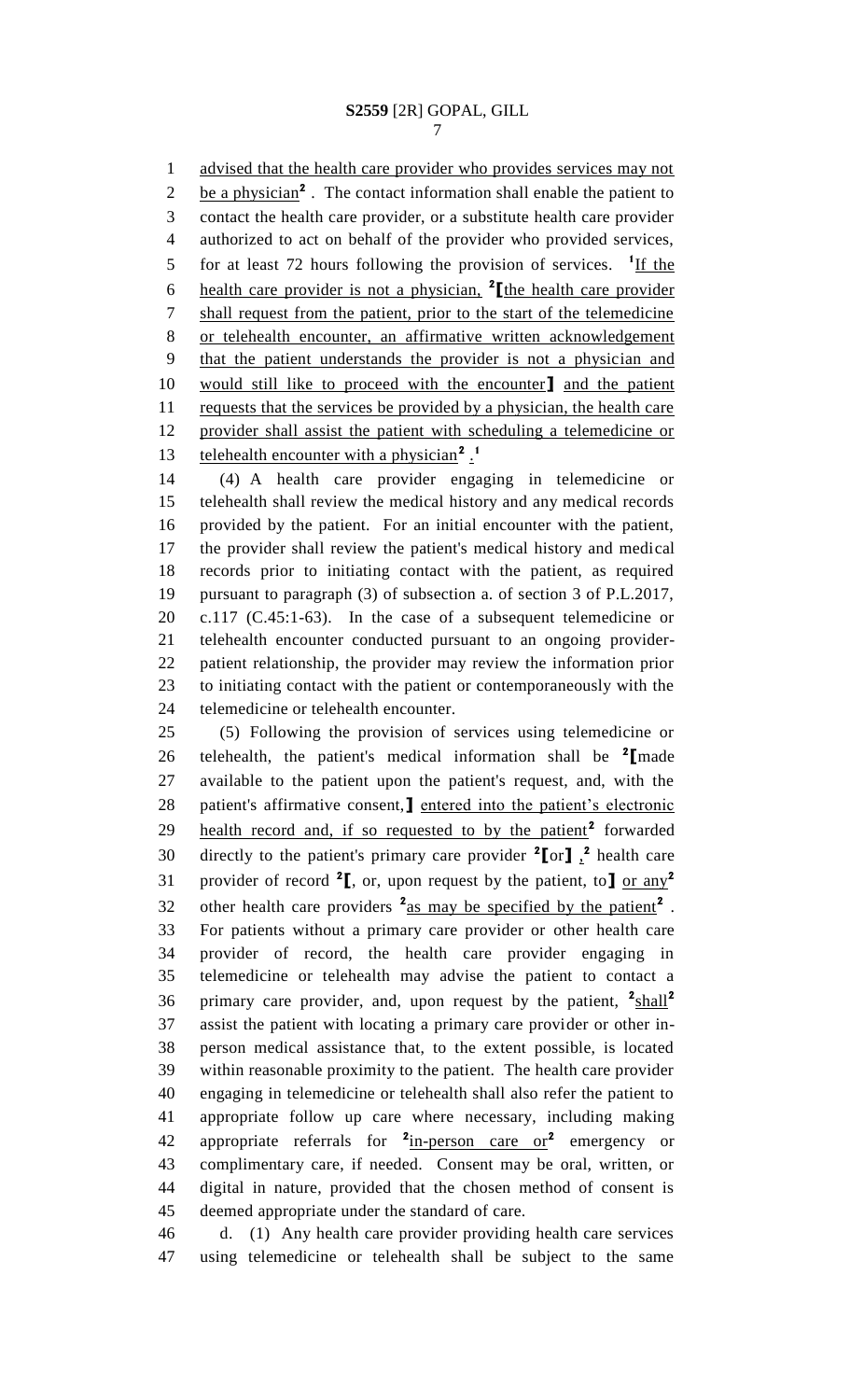standard of care or practice standards as are applicable to in-person settings. If telemedicine or telehealth services would not be consistent with this standard of care, the health care provider shall direct the patient to seek in-person care.

 (2) Diagnosis, treatment, and consultation recommendations, including discussions regarding the risk and benefits of the patient's treatment options, which are made through the use of telemedicine or telehealth, including the issuance of a prescription based on a telemedicine or telehealth encounter, shall be held to the same standard of care or practice standards as are applicable to in-person settings. Unless the provider has established a proper provider- patient relationship with the patient, a provider shall not issue a prescription to a patient based solely on the responses provided in 14 an online <sup>1</sup>static<sup>1</sup> questionnaire.

15 <sup>1</sup>(3) In the event that a mental health screener, screening service, or screening psychiatrist subject to the provisions of P.L.1987, 17 c.116 (C.30:4-27.1 et seq.) determines that an in-person psychiatric evaluation is necessary to meet standard of care requirements, or in the event that a patient requests an in-person psychiatric evaluation in lieu of a psychiatric evaluation performed using telemedicine or telehealth, the mental health screener, screening service, or screening psychiatrist may nevertheless perform a psychiatric evaluation using telemedicine and telehealth if it is determined that the patient cannot be scheduled for an in-person psychiatric evaluation within the next 24 hours. Nothing in this paragraph shall be construed to prevent a patient who receives a psychiatric evaluation using telemedicine and telehealth as provided in this paragraph from receiving a subsequent, in-person psychiatric evaluation in connection with the same treatment event, provided that the subsequent in-person psychiatric evaluation is necessary to meet standard of care requirements for that patient.<sup>1</sup> 

 e. The prescription of Schedule II controlled dangerous substances through the use of telemedicine or telehealth shall be authorized only after an initial in-person examination of the patient, as provided by regulation, and a subsequent in-person visit with the patient shall be required every three months for the duration of time that the patient is being prescribed the Schedule II controlled dangerous substance. However, the provisions of this subsection shall not apply, and the in-person examination or review of a patient shall not be required, when a health care provider is prescribing a stimulant which is a Schedule II controlled dangerous substance for use by a minor patient under the age of 18, provided that the health care provider is using interactive, real-time, two-way audio and video technologies when treating the patient and the health care provider has first obtained written consent for the waiver of these in-person examination requirements from the minor patient's parent or guardian.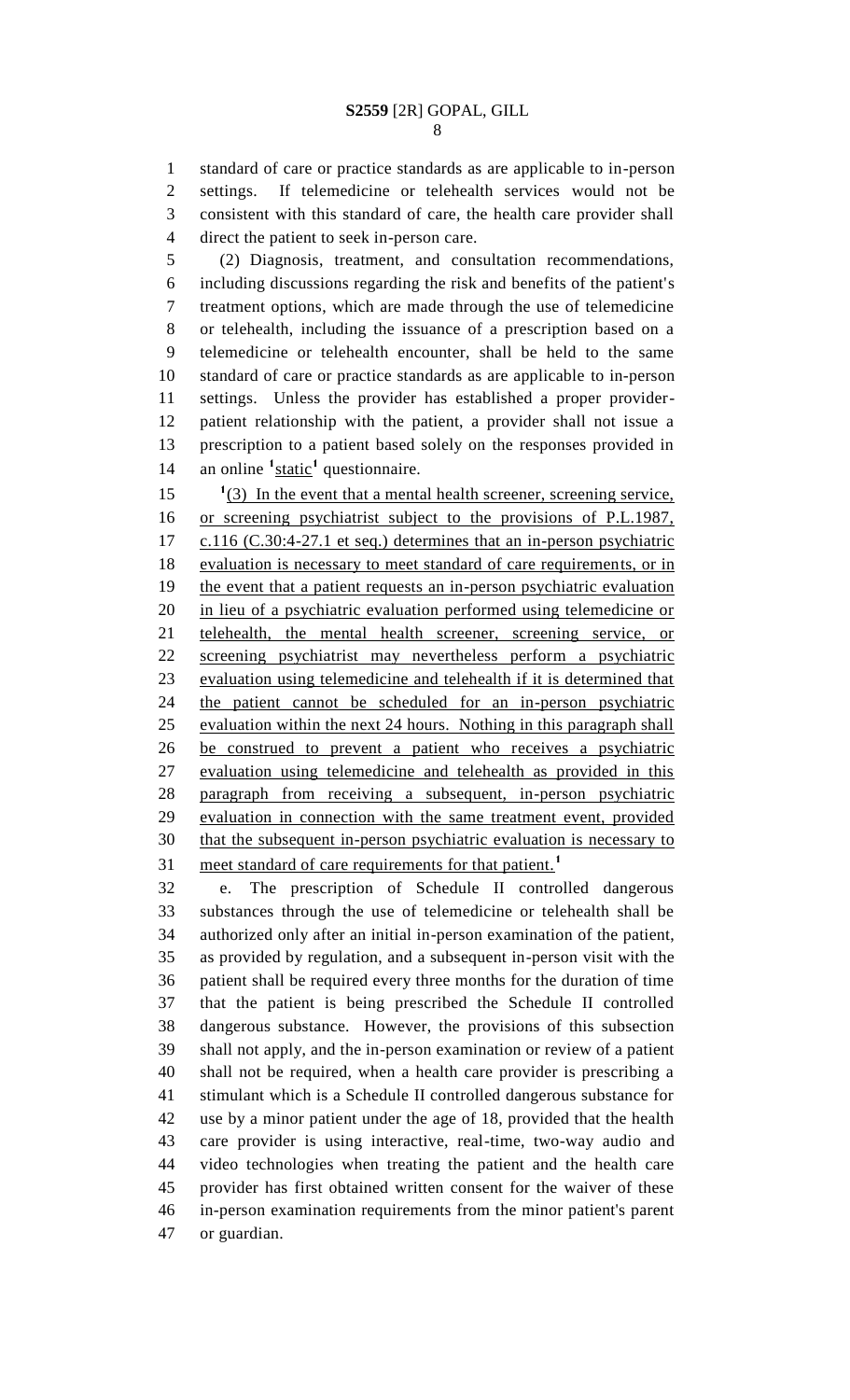f. A mental health screener, screening service, or screening psychiatrist subject to the provisions of P.L.1987, c.116 (C.30:4- 27.1 et seq.):

 (1) shall not be required to obtain a separate authorization in order to engage in telemedicine or telehealth for mental health screening purposes; and

 (2) shall not be required to request and obtain a waiver from existing regulations, prior to engaging in telemedicine or telehealth.

 g. A health care provider who engages in telemedicine or telehealth, as authorized by P.L.2017, c.117 (C.45:1-61 et al.), shall maintain a complete record of the patient's care, and shall comply with all applicable State and federal statutes and regulations for recordkeeping, confidentiality, and disclosure of the patient's medical record.

 h. A health care provider shall not be subject to any professional disciplinary action under Title 45 of the Revised Statutes solely on the basis that the provider engaged in telemedicine or telehealth pursuant to P.L.2017, c.117 (C.45:1- 61 et al.).

i. (1) In accordance with the "Administrative Procedure Act,"

 P.L.1968, c.410 (C.52:14B-1 et seq.), the State boards or other entities that, pursuant to Title 45 of the Revised Statutes, are responsible for the licensure, certification, or registration of health care providers in the State, shall each adopt rules and regulations that are applicable to the health care providers under their respective jurisdictions, as may be necessary to implement the provisions of this section and facilitate the provision of telemedicine and telehealth services. Such rules and regulations shall, at a minimum:

 (a) include best practices for the professional engagement in telemedicine and telehealth;

 (b) ensure that the services patients receive using telemedicine or telehealth are appropriate, medically necessary, and meet current quality of care standards;

 (c) include measures to prevent fraud and abuse in connection with the use of telemedicine and telehealth, including requirements concerning the filing of claims and maintaining appropriate records of services provided; and

 (d) provide substantially similar metrics for evaluating quality of care and patient outcomes in connection with services provided using telemedicine and telehealth as currently apply to services provided in person.

 (2) In no case shall the rules and regulations adopted pursuant to paragraph (1) of this subsection require a provider to conduct an initial in-person visit with the patient as a condition of providing services using telemedicine or telehealth.

 (3) The failure of any licensing board to adopt rules and regulations pursuant to this subsection shall not have the effect of delaying the implementation of this act, and shall not prevent health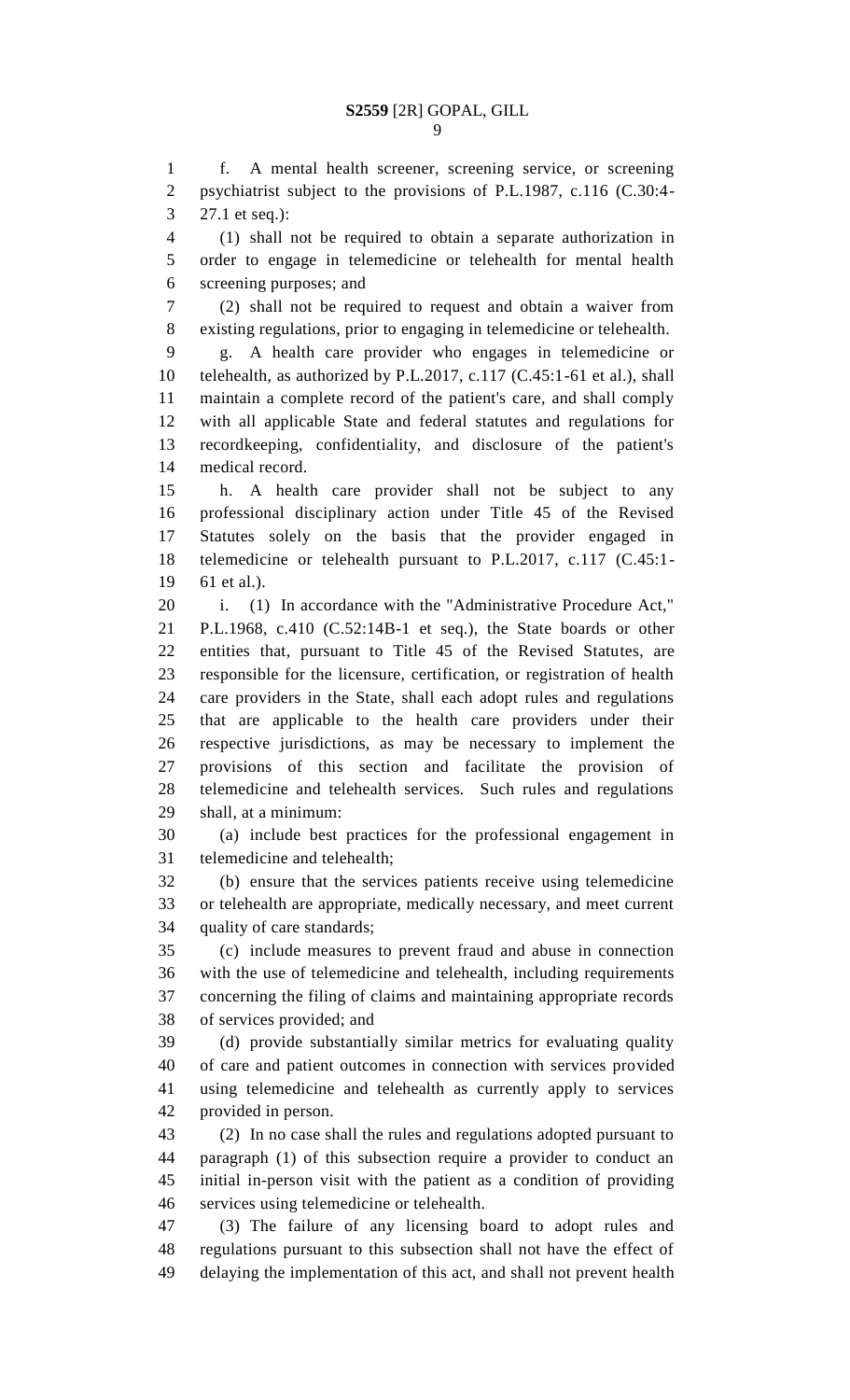care providers from engaging in telemedicine or telehealth in accordance with the provisions of this act and the practice act applicable to the provider's professional licensure, certification, or registration. (cf: P.L.2017, c.117, s.2) 4. Section 9 of P.L.2017, c.117 (C.52:14-17.29w) is amended to read as follows: 9. a. The State Health Benefits Commission shall ensure that every contract purchased thereby, which provides hospital and medical expense benefits, additionally provides coverage and 12 payment for <sup>2</sup><sup>[1</sup> all forms of<sup>1</sup><sup>2</sup> physical and behavioral<sup>1</sup> health care services delivered to a covered person through telemedicine or telehealth, on the same basis as, and at a provider reimbursement rate that **[**does not exceed**]** equals the provider reimbursement rate that is applicable, when the services are delivered through in-person 17 contact and consultation in New Jersey <sup>2</sup>, provided the services are otherwise covered under the contract when delivered through in-19 person contact and consultation in New Jersey<sup>2</sup>. Reimbursement payments under this section may be provided either to the individual practitioner who delivered the reimbursable services, or to the agency, facility, or organization that employs the individual practitioner who delivered the reimbursable services, as appropriate <sup>2</sup>: provided that, if a telemedicine or telehealth organization does not provide a given service on an in-person basis in New Jersey, the telemedicine or telehealth organization shall not be subject to this 27 requirement<sup>2</sup>. b. A health benefits contract purchased by the State Health Benefits Commission may limit coverage to services that are delivered by health care providers in the health benefits plan's network, but may not charge any deductible, copayment, or coinsurance for a health care service, delivered through telemedicine or telehealth, in an amount that exceeds the deductible, copayment, or coinsurance amount that is applicable to an in-person consultation. In no case shall a health benefits contract purchased by the State Health Benefits Commission: (1) impose any restrictions on the location or setting of the distant site used by a health care provider to provide services using 39 telemedicine and telehealth <sup>1</sup> or on the location or setting of the originating site where the patient is located when receiving services using telemedicine and telehealth**<sup>1</sup>** ; **1 [**or**] 1** (2) restrict the ability of a provider to use any electronic or 43 technological platform <sup>2</sup><sub>I</sub>, including interactive, real-time, two-way audio in combination with asynchronous store-and-forward technology without video capabilities,**]** that the federal Centers for Medicare and Medicaid Services has authorized for use in 47 connection with the federal Medicare program<sup>2</sup> to provide services using telemedicine or telehealth **<sup>2</sup>** , provided**<sup>2</sup>** that **<sup>2</sup> [**: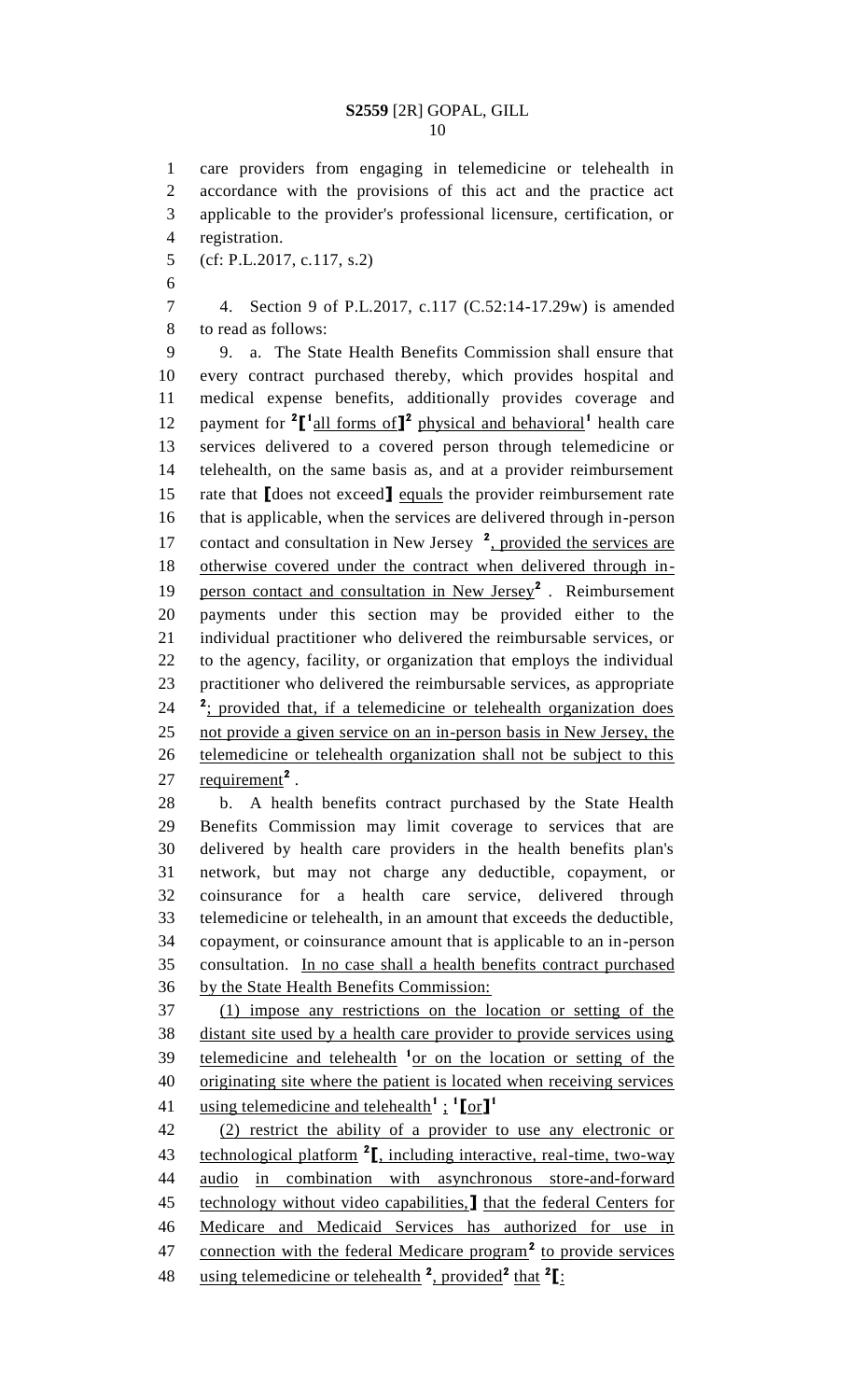1 (a) the platform<sup>2</sup> allows the provider to meet the same standard 2 of care as would be provided if the services were provided in person  $^2$  **[**; and (b) is compliant with the requirements of the federal health 5 privacy rule set forth at 45 CFR Parts 160 and 164<sup>1</sup> i<sub>s</sub> or (3) deny coverage for or refuse to provide reimbursement for routine patient monitoring performed using telemedicine and telehealth, including remote monitoring of a patient's vital signs and routine check-ins with the patient to monitor the patient's status 10 and condition, if coverage and reimbursement would be provided if 11 those services are provided in person<sup>1</sup>. c. Nothing in this section shall be construed to: (1) prohibit a health benefits contract from providing coverage for only those services that are medically necessary, subject to the terms and conditions of the covered person's health benefits plan; or (2) allow the State Health Benefits Commission, or a contract purchased thereby, to require a covered person to use telemedicine or telehealth in lieu of receiving an in-person service from an in-19 network provider <sup>2</sup><sub>or allow the State Health Benefits Commission,</sub> 20 or a contract purchased thereby, to impose more stringent utilization management requirements on the provision of services using telemedicine and telehealth than apply when those services are 23 provided in person<sup>2</sup>. d. The State Health Benefits Commission shall adopt rules and regulations, pursuant to the "Administrative Procedure Act," P.L.1968, c.410 (C.52:14B-1 et seq.), to implement the provisions of this section. e. As used in this section: "Asynchronous store-and-forward" means the same as that term is defined by section 1 of P.L.2017, c.117 (C.45:1-61). "Distant site" means the same as that term is defined by section 1 of P.L.2017, c.117 (C.45:1-61). <sup>1</sup> "Originating site" means the same as that term is defined by section 1 of P.L.2017, c.117 (C.45:1-61).**<sup>1</sup>** "Telehealth" means the same as that term is defined by section 1 of P.L.2017, c.117 (C.45:1-61). "Telemedicine" means the same as that term is defined by section 1 of P.L.2017, c.117 (C.45:1-61). "Telemedicine or telehealth organization" means the same as that term is defined by section 1 of P.L.2017, c.117 (C.45:1-61).**<sup>2</sup>** (cf: P.L.2017, c.117, s.9) 5. Section 10 of P.L.2017, c.117 (C.52:14-17.46.6h) is amended to read as follows: 10. a. The School Employees' Health Benefits Commission shall ensure that every contract purchased thereby, which provides hospital and medical expense benefits, additionally provides 48 coverage and payment for  ${}^{2}$  $[$ <sup>1</sup>all forms of $]$ <sup>2</sup> physical and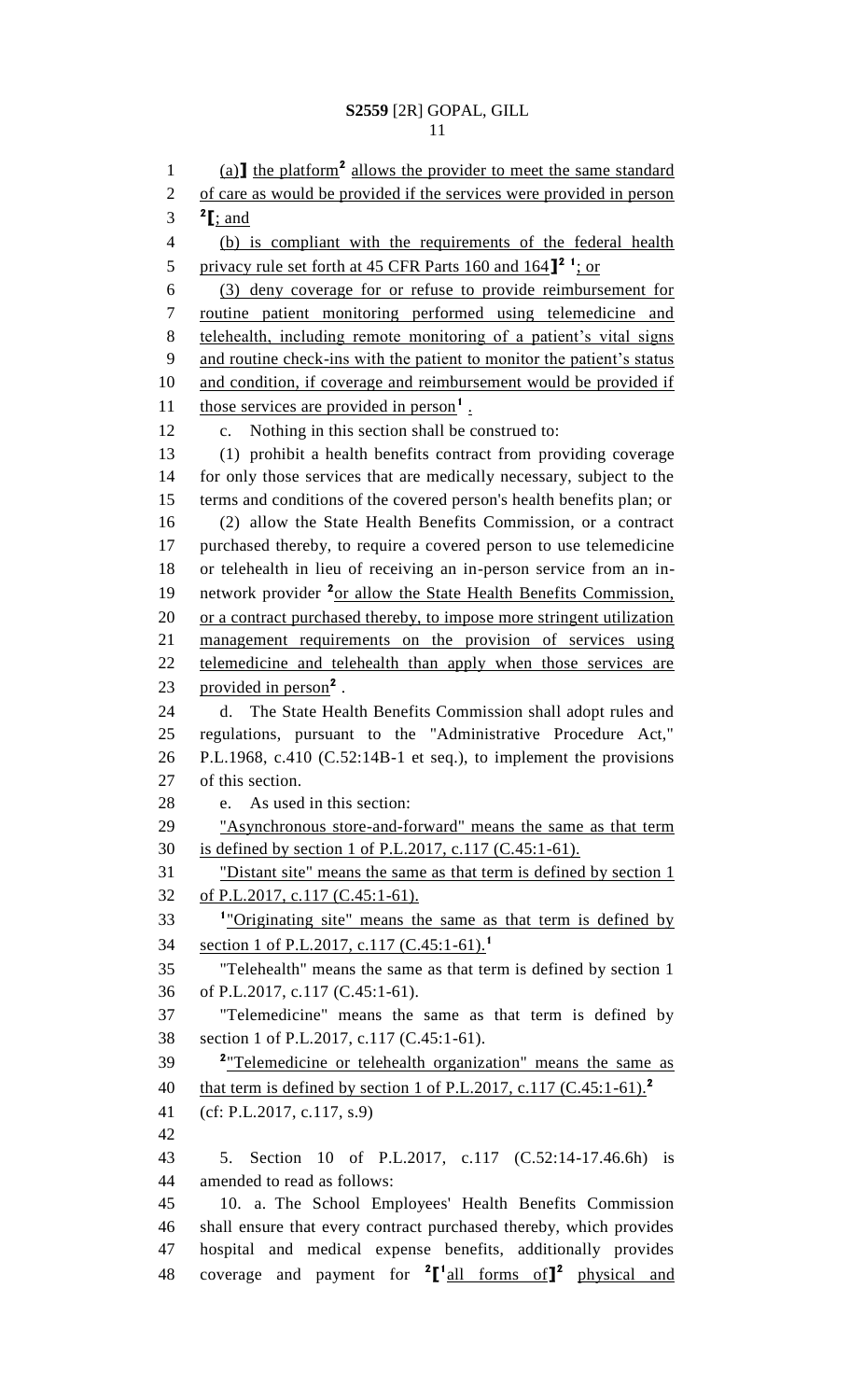**behavioral<sup>1</sup>** health care services delivered to a covered person through telemedicine or telehealth, on the same basis as, and at a provider reimbursement rate that **[**does not exceed**]** equals the provider reimbursement rate that is applicable, when the services are delivered through in-person contact and consultation in New 6 Jersey <sup>2</sup>, provided the services are otherwise covered under the contract when delivered through in-person contact and consultation 8 in New Jersey<sup>2</sup>. Reimbursement payments under this section may be provided either to the individual practitioner who delivered the reimbursable services, or to the agency, facility, or organization that employs the individual practitioner who delivered the reimbursable 12 services, as appropriate <sup>2</sup>; provided that, if a telemedicine or telehealth organization does not provide a given service on an in- person basis in New Jersey, the telemedicine or telehealth 15 organization shall not be subject to this requirement<sup>2</sup>.

 b. A health benefits contract purchased by the School Employees' Health Benefits Commission may limit coverage to services that are delivered by health care providers in the health benefits plan's network, but may not charge any deductible, copayment, or coinsurance for a health care service, delivered through telemedicine or telehealth, in an amount that exceeds the deductible, copayment, or coinsurance amount that is applicable to an in-person consultation. In no case shall a health benefits contract purchased by the School Employees' Health Benefits Commission:

 (1) impose any restrictions on the location or setting of the 27 distant site used by a health care provider to provide services using 28 telemedicine and telehealth <sup>1</sup> or on the location or setting of the originating site where the patient is located when receiving services using telemedicine and telehealth**<sup>1</sup>** ; **1 [**or**] 1** 

 (2) restrict the ability of a provider to use any electronic or technological platform **<sup>2</sup> [**, including interactive, real-time, two-way audio in combination with asynchronous store-and-forward technology without video capabilities,**]** that the federal Centers for Medicare and Medicaid Services has authorized for use in 36 connection with the federal Medicare program<sup>2</sup> to provide services using telemedicine or telehealth **<sup>2</sup>** , provided**<sup>2</sup>** that **<sup>2</sup> [**:

 $(38 \quad \text{(a)}$  the platform<sup>2</sup> allows the provider to meet the same standard of care as would be provided if the services were provided in person 40  $\textbf{2}$  [; and

 (b) is compliant with the requirements of the federal health 42 privacy rule set forth at 45 CFR Parts 160 and 164<sup>1</sup> i<sub>s</sub> or

 (3) deny coverage for or refuse to provide reimbursement for routine patient monitoring performed using telemedicine and telehealth, including remote monitoring of a patient's vital signs 46 and routine check-ins with the patient to monitor the patient's status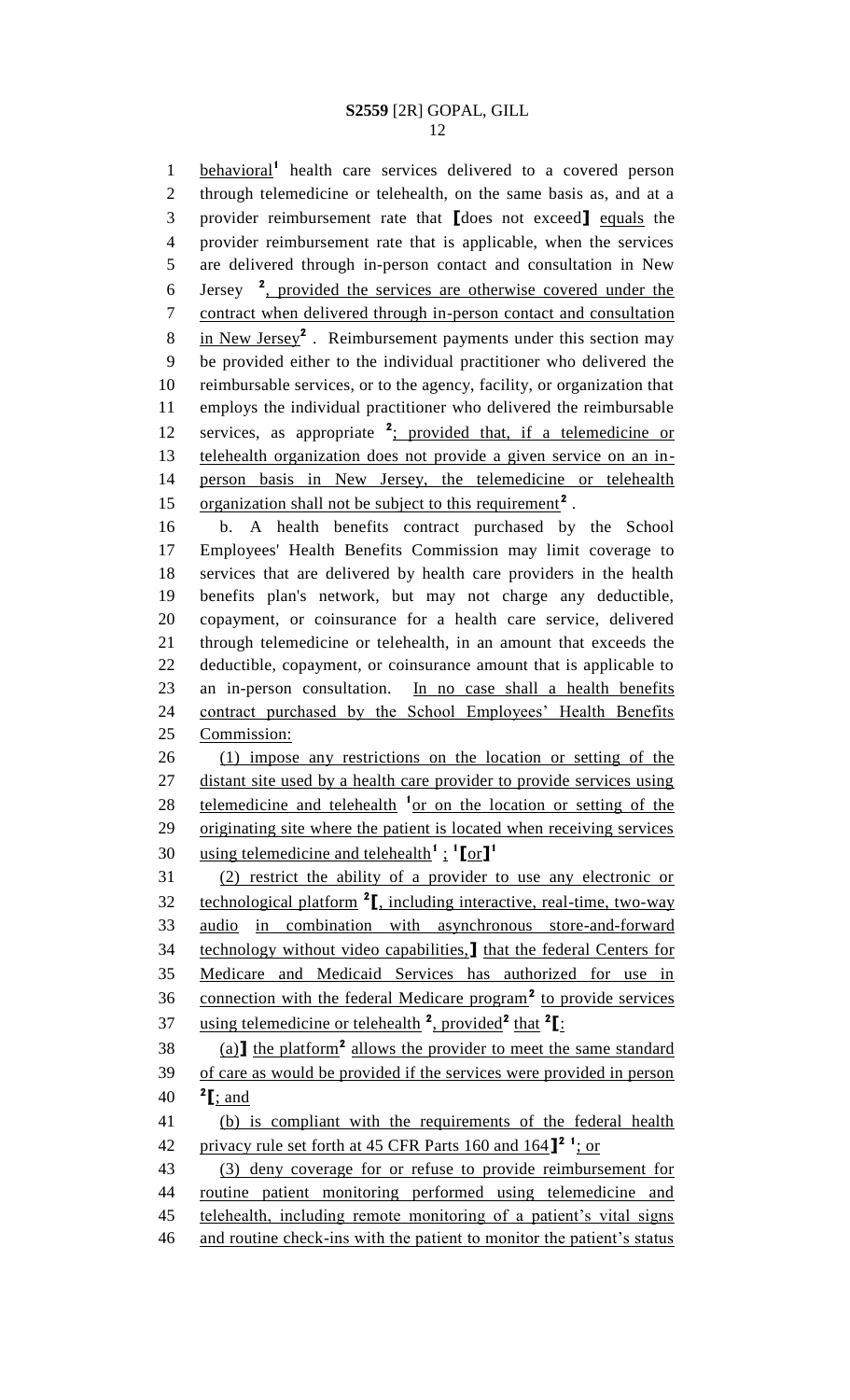1 and condition, if coverage and reimbursement would be provided if 2 those services are provided in person<sup>1</sup>. c. Nothing in this section shall be construed to: (1) prohibit a health benefits contract from providing coverage for only those services that are medically necessary, subject to the terms and conditions of the covered person's health benefits plan; or (2) allow the School Employees' Health Benefits Commission, or a contract purchased thereby, to require a covered person to use telemedicine or telehealth in lieu of receiving an in-person service 10 from an in-network provider <sup>2</sup>or allow the School Employees' Health Benefits Commission, or a contract purchased thereby, to impose more stringent utilization management requirements on the provision of services using telemedicine and telehealth than apply 14 when those services are provided in person<sup>2</sup>. d. The School Employees' Health Benefits Commission shall adopt rules and regulations, pursuant to the "Administrative Procedure Act," P.L.1968, c.410 (C.52:14B-1 et seq.), to implement the provisions of this section. e. As used in this section: "Asynchronous store-and-forward" means the same as that term is defined by section 1 of P.L.2017, c.117 (C.45:1-61). 22 "Distant site" means the same as that term is defined by section 1 of P.L.2017, c.117 (C.45:1-61). 24 <sup>1</sup> <u>"Originating site"</u> means the same as that term is defined by section 1 of P.L.2017, c.117 (C.45:1-61).<sup>1</sup> "Telehealth" means the same as that term is defined by section 1 of P.L.2017, c.117 (C.45:1-61). "Telemedicine" means the same as that term is defined by section 1 of P.L.2017, c.117 (C.45:1-61). "Telemedicine or telehealth organization" means the same as that term is defined by section 1 of P.L.2017, c.117 (C.45:1-61).**<sup>2</sup>** (cf: P.L.2017, c.117, s.10) <sup>2</sup><sub>6.</sub> (New section) The Commissioner of Banking and Insurance shall conduct a study to determine whether telemedicine and telehealth may be appropriately used to satisfy network adequacy requirements applicable to health benefits plans in New Jersey. The commissioner shall prepare and submit a report to the Governor and, pursuant to section 2 of P.L.1991, c.164 (C.52:14-19.1), to the 40 Legislature, no later than one year after the effective date of this act outlining the commissioner's findings and any recommendations for legislation, administrative action, or other actions as the commissioner deems appropriate.**<sup>2</sup> [**6.**]** 7.**<sup>2</sup>** The Commissioner of Human Services shall apply for

 such State plan amendments or waivers as may be necessary to implement the provisions of this act and to secure federal financial